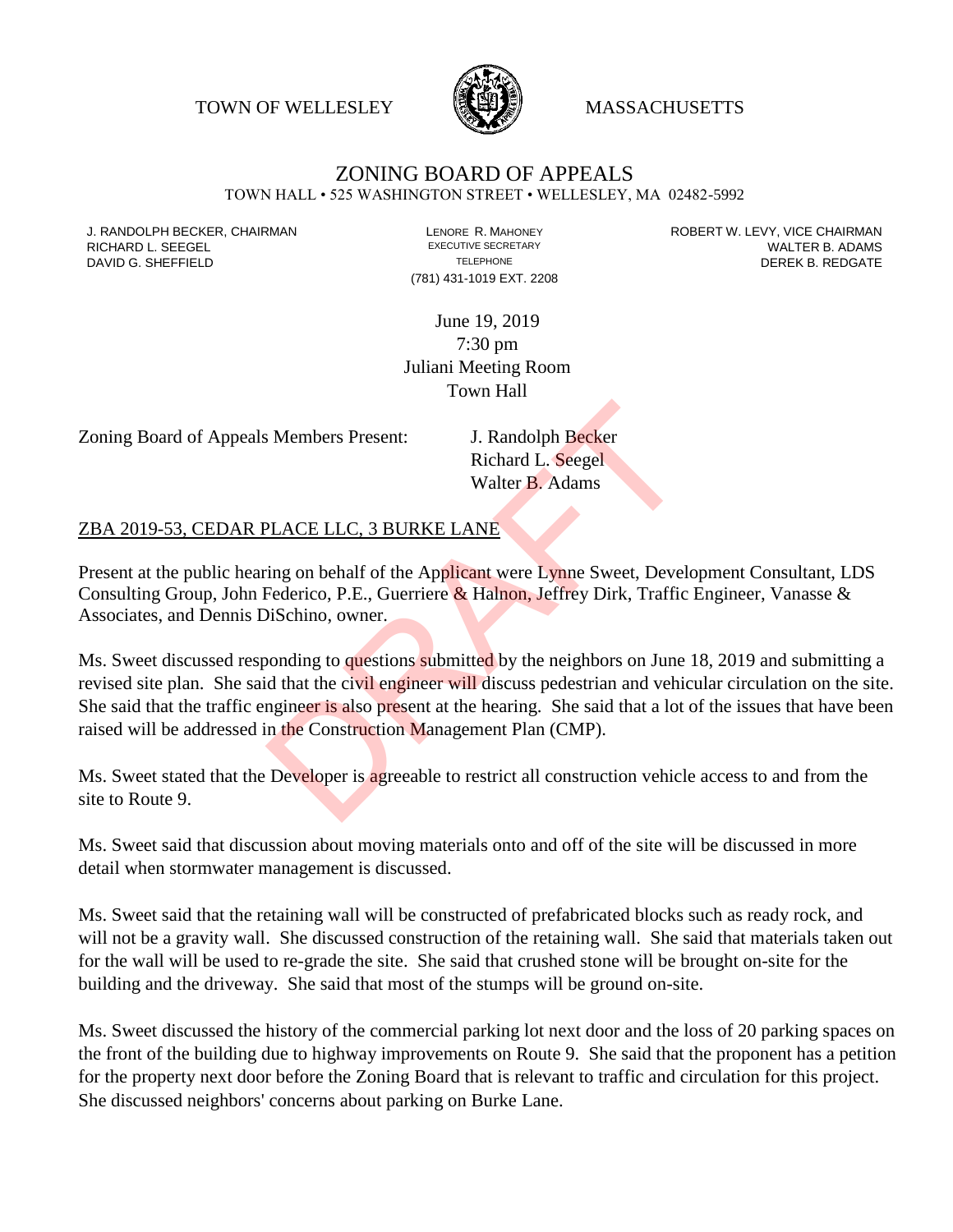Mr. Federico displayed a PowerPoint presentation and distributed an updated site plan, an email from the Fire Department, and a hard copy of the PowerPoint presentation.

Mr. Federico discussed pedestrian safety, extension of the sidewalk, railings, crosswalk striping, ADA compliancy, slopes, concrete berm, retaining wall, and drain pipe to Cultec chambers.

Mr. Federico discussed fire safety, turning radius using Wellesley Fire Tower #2 specs, new hydrant, extension of six inch fire line, and Fire Department request for another access on site at 170-184 Worcester Street which is closer to the hydrant on the Route 9 side. He said that the Deputy Fire Chief and the Fire Department's engineer have reviewed the plans. He said that access on the parking lot side can be provided to medical team and Police vehicles while still allowing for turning movements for fire vehicles.

Mr. Federico said that his understanding is that the existing building will not be sprinklered but the new building will be.

Mr. Dirk discussed the transportation assessment of 10 vehicle trips during peak hours, with six peak hour trips in the morning and four in the afternoon. He said that they worked with the town to determine the study parameters. He discussed the factors that were taken into consideration for the transportation impact assessment including, looking at other modes of transportation, lines of sight, existing traffic volume on Burke Lane where the site is located, measured vehicle travel speed, bus line on Cedar Street, motor vehicle crash history, and projected volumes thru 2026. Mr. Becker asked why the Tailby and other lot developments were not included in the assessment. Mr. Dirk said that it would be included in the 2 percent growth rate. He discussed vehicle trips on different days and hours, trip distribution pattern, impacts on level of service, and delays in vehicle queuing. He discussed recommendations for pedestrians, bicycle access, ADA sidewalks; sight lines and pulling the existing retaining wall back. ansportation assessment of 10 vehicle trips during peak hour in the afternoon. He said that they worked with the d the factors that were taken into consideration for the tra<br>bking at other modes of transportation, lines of

Mr. Becker asked why the assessment did not look at Burke and Mclean and other Burke Lane intersections. Mr. Dirk said that they focused on the ramp intersection.

Mr. Seegel asked about the distance of the site from any of the central shopping areas in the town. He asked if shopping trips were accounted for in the assessment. Mr. Dirk said that they looked at peak travel times, traffic at other times that are projected to be equal to or less than at peak hours, and typical Saturday shopping times between 11 am and 2 pm.

Mr. Becker asked about the traffic forecasting process. Mr. Dirk discussed the equipment used, collection of 48 hours of data on Tuesday and Wednesday, manual turn movement counts during peak hours at the ramp intersection with Burke Lane, and daily traffic counts to validate that they have captured the peak. He discussed monthly averages.

Mr. Becker asked about parking data and the variability in the ITE data for affordable housing developments and multi-family residential developments.

Mr. Adams asked about the process to determine parking ratios. Mr. Dirk said that someone walks the lot and records data every 15 minutes to collect data for the parking ratios.

Mr. Adams asked if there are any concerns about Burke Lane being such a narrow road. Mr. Dirk discussed the 20 foot width of the roadway, adequacy for the volume on Burke Lane and low speed. Mr. Adams asked about having a center line on Burke Lane. Mr. Dirk said that he would not recommend it.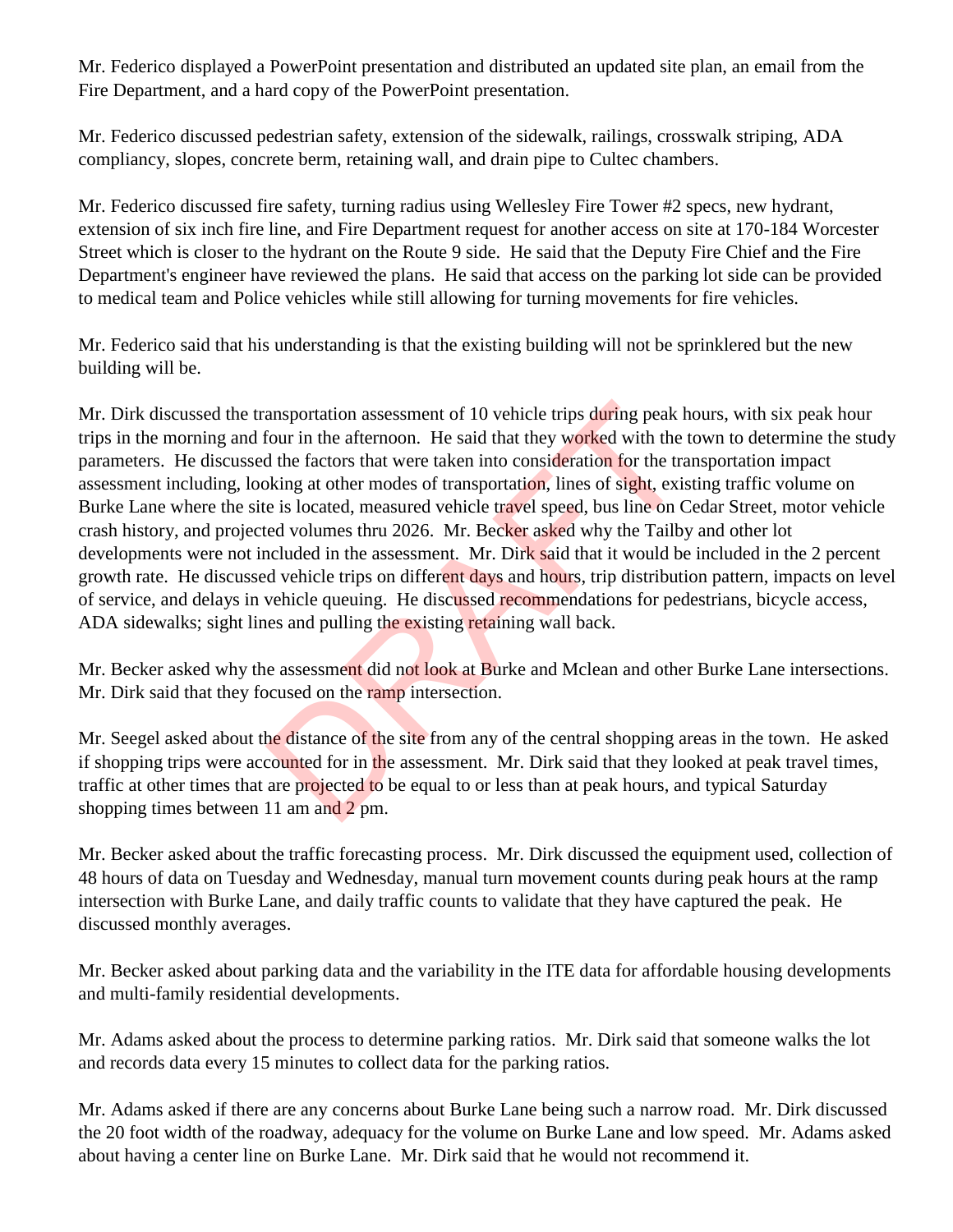Mr. Heep asked that the Applicant elaborate on a comment made about discussions with MassDOT. Mr. DiSchino said that the discussions are in connection with the project at 170-184 Worcester Street. He said that they are proposing to change the curb cut on the ramp at 170 Worcester Street and widen the ramp for two-way travel.

Mr. Becker asked if there was anyone present at the public hearing who wished to speak to the petition.

Jared Linder, 15 Burke Lane, asked about the location of the bus stop on Cedar Street. He said that it is not clear where bicycles will be going. He said that the traffic study does not include the expansion of the Worcester Street lot. He asked how that expansion will impact traffic on Burke Lane. He said that construction traffic will be relegated to Route 9, on and off the ramp. He asked if a traffic detail be required and if so, who will pay for it.

Mr. Dirk said that there may not be signs for a formal bus stop but riders can hail the bus. He said that the bus schedule is included the appendix of the transportation study. He said that parking does not generate traffic but uses generate traffic. He said that there are no bicycle accommodations in the area. He said that he would not recommend it but bicycle traffic is allowed on Route 9.

Brita Heimarck, 24 Burke Lane, asked which retaining wall causes the problem with the sight lines. Mr. Becker said that it is the retaining wall in front of the existing building. Ms. Heimarck said that the retaining wall at the corner of McLean Street and Burke Lane should be looked at because of the blind spot and several near misses at the intersection. She said that they had asked for a traffic mirror there.

Ms. Heimarck said that eight vehicles from the proposed housing will not make a large difference. She questioned how many more cars might turn right from the 85 parking spots proposed for the commercial building with a gym and restaurant, etc. She said that a no right turn sign may not stop people from turning right. Mr. Becker said that the Board has not seen the traffic projections for the commercial building and there is nothing in the record that indicates what will be happening in the building next door. He said that it is a parking lot and paving project. Mr. Seegel said that most of the people using that location will be coming up Route 9 or Cedar Street. Mr. Becker said that the clear intent of the layout of the parking lot is to avoid traffic on Burke Lane. the appendix of the transportation study. He said that paraffic. He said that there are no bicycle accommodations<br>it is but bicycle traffic is allowed on Route 9.<br>
E Lane, asked which retaining wall causes the problem were

Joseph Zani 19 Burke Lane, discussed traffic from small companies on Burke Lane and parking for the residential units and visitors. Mr. Becker said that Mr. Dirk indicated that the parking ratio is consistent with that of other similar size developments. Ms. Sweet said that an area in the center of the building has been designed for drop off and pickup for Uber, moving vehicles, food deliveries, etc.

Lan Yu 25 Burke Lane, asked about the possibility of closing Burke Lane between the residential and commercial building, with no right turn onto Burke Lane. Mr. Becker discussed safety implications for fire truck access.

Ms. Heimarck asked about access for a fire truck on the residential parking lot. Mr. Becker said that Mr. Federico showed a turning radius there for the largest Wellesley fire truck.

Mr. Becker said that it was not clear whether closing the street would come under the jurisdiction of the Board for the Comprehensive Permit or under the jurisdiction of the Board of Selectmen (BOS).